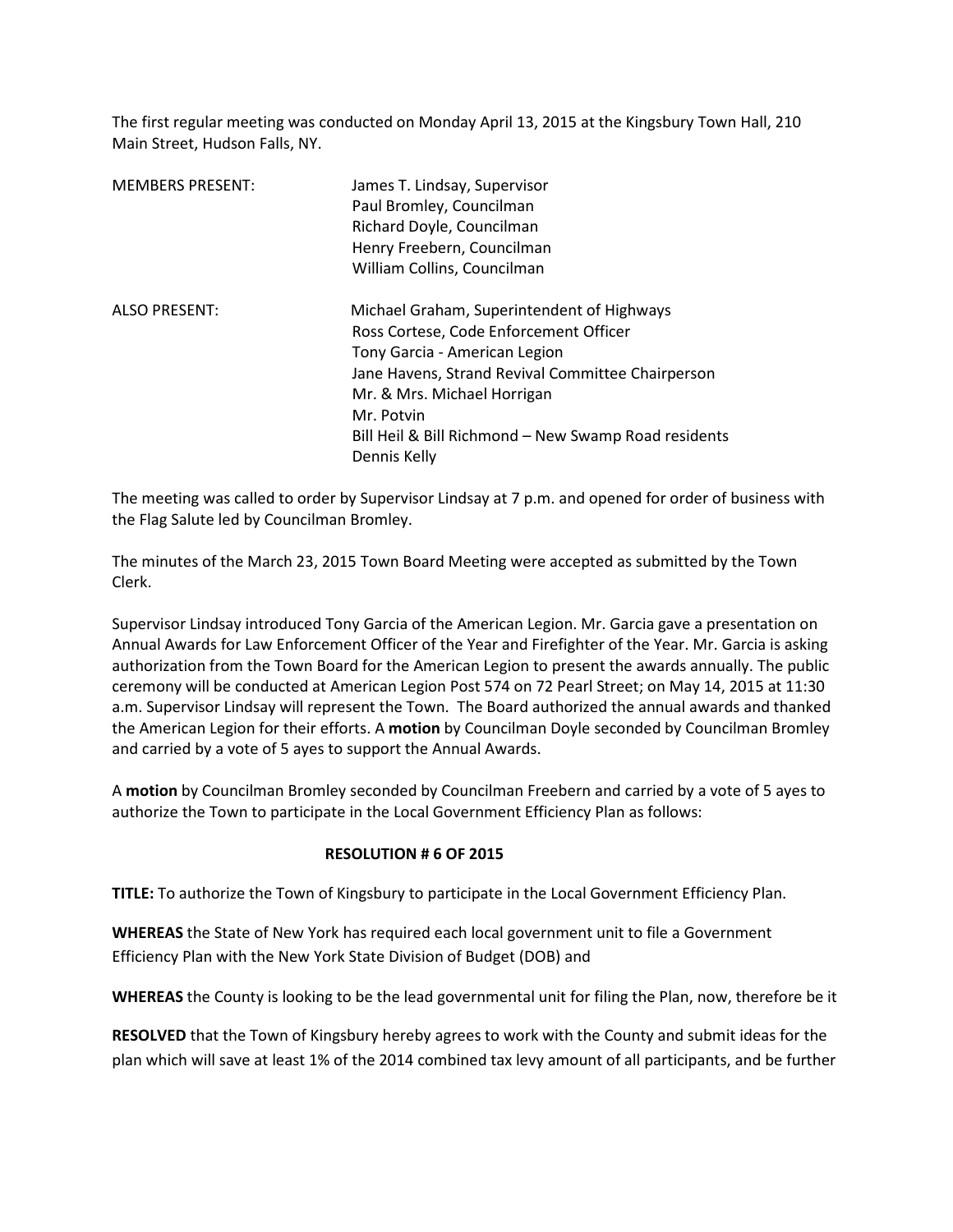**RESOLVED** that the Town of Kingsbury agrees to make its best effort to implement the Plan beginning in 2017 to 2019, and be it further

**RESOLVED** that the Town Board authorize their Chief Financial Officer to certify the Government Efficiency Plan.

Supervisor Lindsay received a copy of a resolution from the Village Board to share Court facilities with the Town as follows:

## **RESOLUTION – SHARE COURT FACILITIES WITH TOWN**

Upon motion made by Trustee Cook, seconded by Trustee VanAernem and carried

**WHEREAS**, in an effort to save its taxpayers substantial sums by eliminating the need to pay approximately \$300,000.00 for a new court facility, the Village Board is willing to allow the Town of Kingsbury to use the Village Courtroom at Village Hall to conduct town court business on the terms and conditions set forth therein.

## **NOW THEREFORE, IT IS HEREBY RESOLVED AS FOLLOWS:**

The Village of Hudson Falls agrees to enter into an inter-municipal agreement with the Town of Kingsbury, effective immediately, on the terms and conditions contained herein.

2. The Town of Kingsbury would pay its prorate share of the building expenses per a formula to be mutually agreed upon and in a form approved by the NYS Comptroller or NYS Office of Court Administration.

3. The Town of Kingsbury will provide at its cost adequate security personnel to monitor the activities and behavior of those individuals utilizing the town court facilities.

4. The Town and the Village will use their best efforts to formulate a convenient plan of court operations and a schedule of court-related activities, including the potential use of the courtroom during postvillage hours, to isolate and separate as best as possible the court attendees from the village residents having non-court related business at Village Hall.

5. The Village Board will use its best efforts to dissolve the Village Court, thereby merging it into the Town Court in order to save additional taxes, benefitting both Town and Village taxpayers.

| <b>Trustee Horrigan</b>  | Aye |
|--------------------------|-----|
| Trustee VanAernem        | Ave |
| <b>Trustee Cook</b>      | Ave |
| <b>Trustee Gallagher</b> | Aye |
| <b>Mayor Barton</b>      | Aye |
|                          |     |

 Supervisor Lindsay commented that is a step forward and stated the Board should meet with the Village Board very soon. Councilman Bromley commented the Village Board should provide a cost to the Town Board before a meeting is scheduled.

Supervisor Lindsay commented that everything is moving forward for the Special Election to be held on May 13, 2015 from 12p.m. – 9 p.m. Lindsay reported that an Informational Meeting will be held on April 30, 2015 at 7 p.m. at the Kingsbury Volunteer Fire Company. The Town will hire eight (8) inspectors and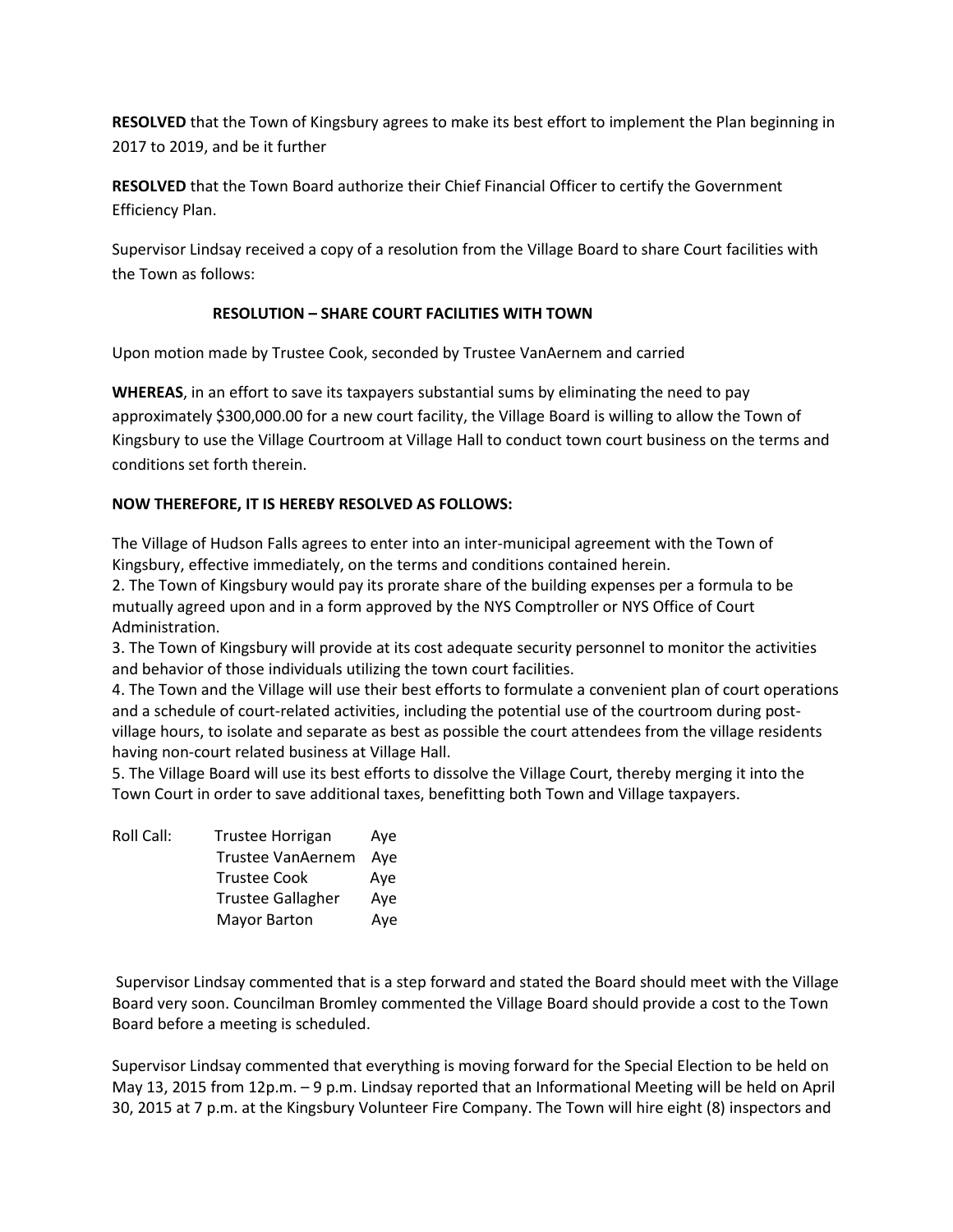there will be two voting machines for the election. Supervisor Lindsay reported the Special Election will cost the Town approximately \$1,000.00.

Town Clerk reported the Absentee Ballots and Ballot Return envelopes had been printed in her office. The envelopes to mail the ballots have been ordered and when received will be printed and mailed. A total of 60 Absentee Ballots will be mailed.

A **motion** by Councilman Bromley seconded by Councilman Freebern and carried by a vote of 5 ayes giving Superintendent of Highways Michael Graham permission to hire Dave LaRose to sweep the Town roads at the same cost as last year.

Superintendent Graham reported he had received a letter from New York State in regard to repair on a bridge on Baldwin's Corners Road. The weight limit will be reduced from sixteen (16) tons to twelve (12) tons and the State will begin repair work soon.

A **motion** by Councilman Bromley seconded by Councilman Doyle and carried by a vote of 5 ayes authorizing Supervisor Lindsay to sign an Undertaking for the benefit of The New York State Department of Transportation in connection with work affecting state highways (For use by New York municipalities and federal agencies). The Undertaking is signed annually, this Undertaking shall have a term of twenty (20) years and will be kept on file to facilitate the issuance of future permits to which it will apply.

Bill Heil presented Superintendent Graham with a petition; signed by himself and nine other residents of New Swamp Road. The residents/property owners of New Swamp Road are not in favor of the proposed partial paving of 4400 feet of New Swamp Road. Bill Richmond, who had also signed the petition, was in attendance of the meeting to express his opinion on the proposed paving of New Swamp Road. Mr. Richmond has lived on New Swamp Road for nineteen (19) years and has no issue with New Swamp Road being a dirt road. Superintendent Graham explained the procedure that would be used for the proposed paving. A discussion followed after which Superintendent Graham will communicate with the residents of New Swamp Road.

Code Enforcement Officer Ross Cortese suggested that a joint meeting with the Kingsbury Town, Planning and Zoning Boards be held on Monday April 20, 2015 at 7 p.m. Supervisor Lindsay explained the purpose of the meeting will be to discuss solar energy and solar farms.

Cortese reported that Rich Schermerhorn will not be attending the Planning Board Meeting scheduled for April 15, 2015. They are waiting for approval from DEC in regard to the proposed septic system. Cortese reported that Matt Tougas and Chris Cook will be in attendance of the meeting. Mr. Tougas would like to open a café and mini-golf facility on Route 4. The other project is in the former East Side facility on Burgoyne Avenue. Chris Cook would like to open a limo service at that location.

Supervisor Lindsay reported that Attorney Meyer had drawn up a resolution to modify the existing Town of Kingsbury Employee Handbook Section 806 entitled "Medical and Dental Insurance". Lindsay stated that the Town has always worked very hard to keep down the cost of health and dental insurance. Supervisor Lindsay proposes that the Town introduce a 2-tier system, with no change with the current employees. Any new employee, effective immediately, would contribute ten per cent of the policy cost. A resolution is necessary because it is a change in the Town Employee Handbook. Councilman Doyle feels that everyone should pay a portion of their health and dental benefits. Jane Havens commented